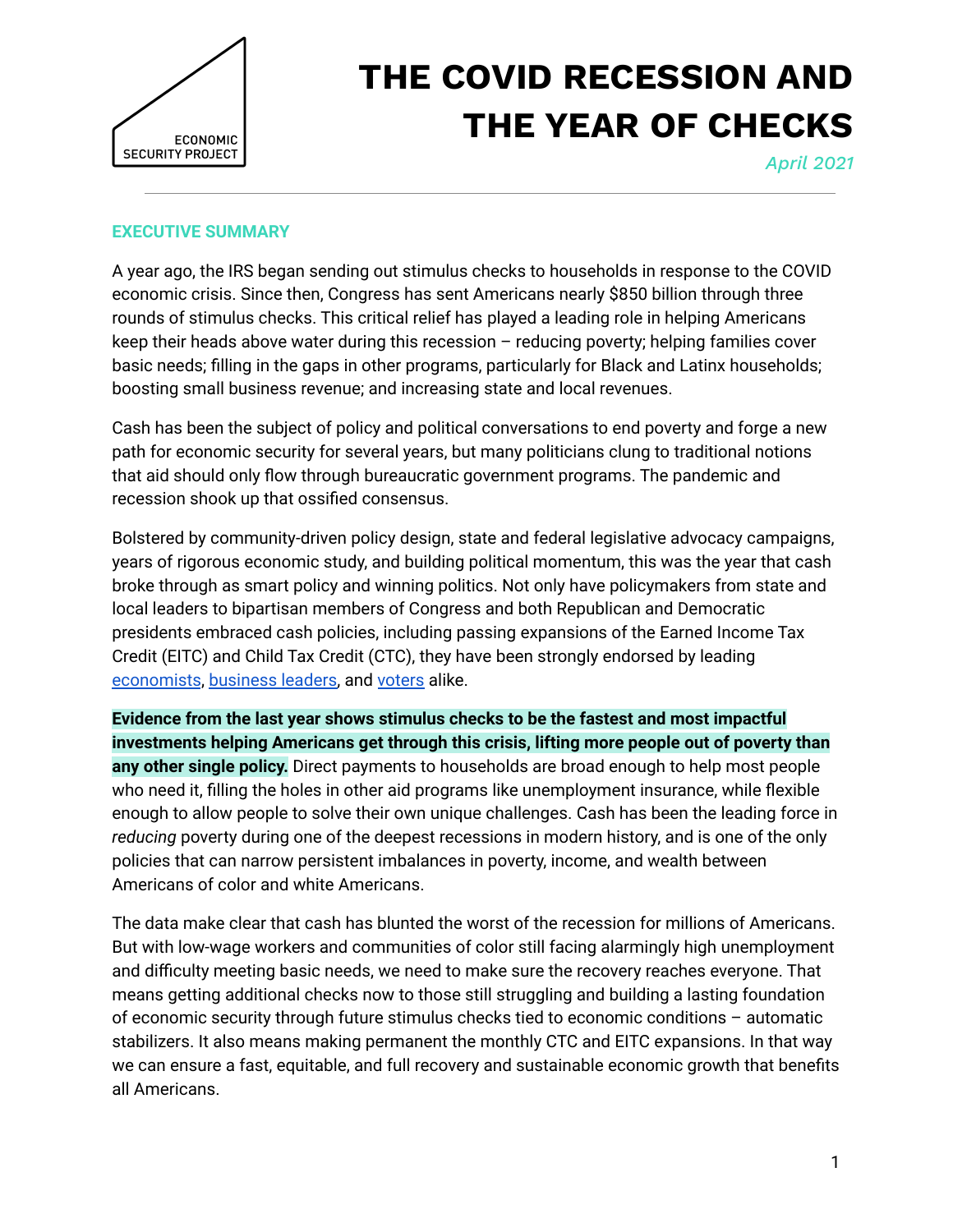## **The power and impact of checks as COVID relief**

After the passage of the CARES Act in March 2020, the federal government sent relief payments of \$1,200 per adult and \$500 per child to 160 million American [households](https://home.treasury.gov/news/press-releases/sm1025). In the year since, Congress has authorized two more rounds of direct checks of \$600 and \$1,400 – totalling close to \$850 billion in direct payments into people's bank accounts.

## **\$850 billion in direct cash to American households over the past year**

- Three rounds of checks  $-$  \$1,200, \$600, and \$1,400
- A 20% [income](https://itep.org/estimates-on-senate-and-house-reconciliation-bills-cash-payment-and-tax-credit-provisions/) boost for the lowest-income households
- More than \$5,500 per household on average
- \$250 billion to people of color
- \$480 billion to households in the bottom 60% of incomes

**1. A smart and effective investment.** A year of research on the stimulus checks shows that cash is one of the best policy interventions available in a crisis. Cash gets the most help to the most people who need it, stimulating the economy and shortening the recession. Direct payments:

- ⊿ **Boost consumer spending.** Stimulus checks induce spending at all [income](https://opportunityinsights.org/wp-content/uploads/2020/05/tracker_paper.pdf) levels, most sharply among low-income people, increasing aggregate demand and stimulating local economies.
- ⊿ **Increase small business revenue**, especially in rural [communities](https://www.americanprogress.org/issues/economy/reports/2020/07/27/488129/congress-must-help-rural-america-respond-coronavirus/).
- ⊿ **Increase state and local revenue.** Cash payments increase Americans' incomes, boosting their spending and the tax revenue that consumer activity generates. That [buoys](https://comptroller.texas.gov/transparency/reports/certification-revenue-estimate/2020-21-update/) state revenues, and has given state budget writers facing shortfalls some [reason](https://erfc.wa.gov/sites/default/files/public/documents/forecasts/rev20200923.pdf) for [optimism.](https://erfc.wa.gov/sites/default/files/public/documents/forecasts/rev20200923.pdf)

**2. A powerful poverty reducer.** Cash has been the leading poverty fighter throughout the recession.

- ◿ **The [primary](https://news.nd.edu/assets/393384/brookings_paper2_5_clean.pdf) reason poverty** *[fell](https://www.nytimes.com/2020/06/21/us/politics/coronavirus-poverty.html)* at the start of the recession. Data indicate that a round of \$1,200 checks lasted most families about 2-3 months. As aid ran out in the summer and Americans were left hanging into the fall, up to 8 [million](https://www.nytimes.com/2020/10/15/us/politics/federal-aid-poverty-levels.html) people were forced back into poverty.
- ◿ **The driving force behind the American Rescue Plan** (ARP), which is projected to cut [child](https://www.povertycenter.columbia.edu/news-internal/2021/presidential-policy/biden-economic-relief-proposal-poverty-impact) [poverty](https://www.povertycenter.columbia.edu/news-internal/2021/presidential-policy/biden-economic-relief-proposal-poverty-impact) in half this year, due [mostly](https://www.urban.org/research/publication/2021-poverty-projections-assessing-four-american-rescue-plan-policies) to investments in direct cash payments and the new income floor for families with kids. Of the 16 million people the relief package will keep from poverty, the \$1,400 checks will alone keep 11 [million](https://www.urban.org/research/publication/2021-poverty-projections-assessing-four-american-rescue-plan-policies) people out of poverty this year, compared to less than 4 million for the unemployment insurance expansion in the bill.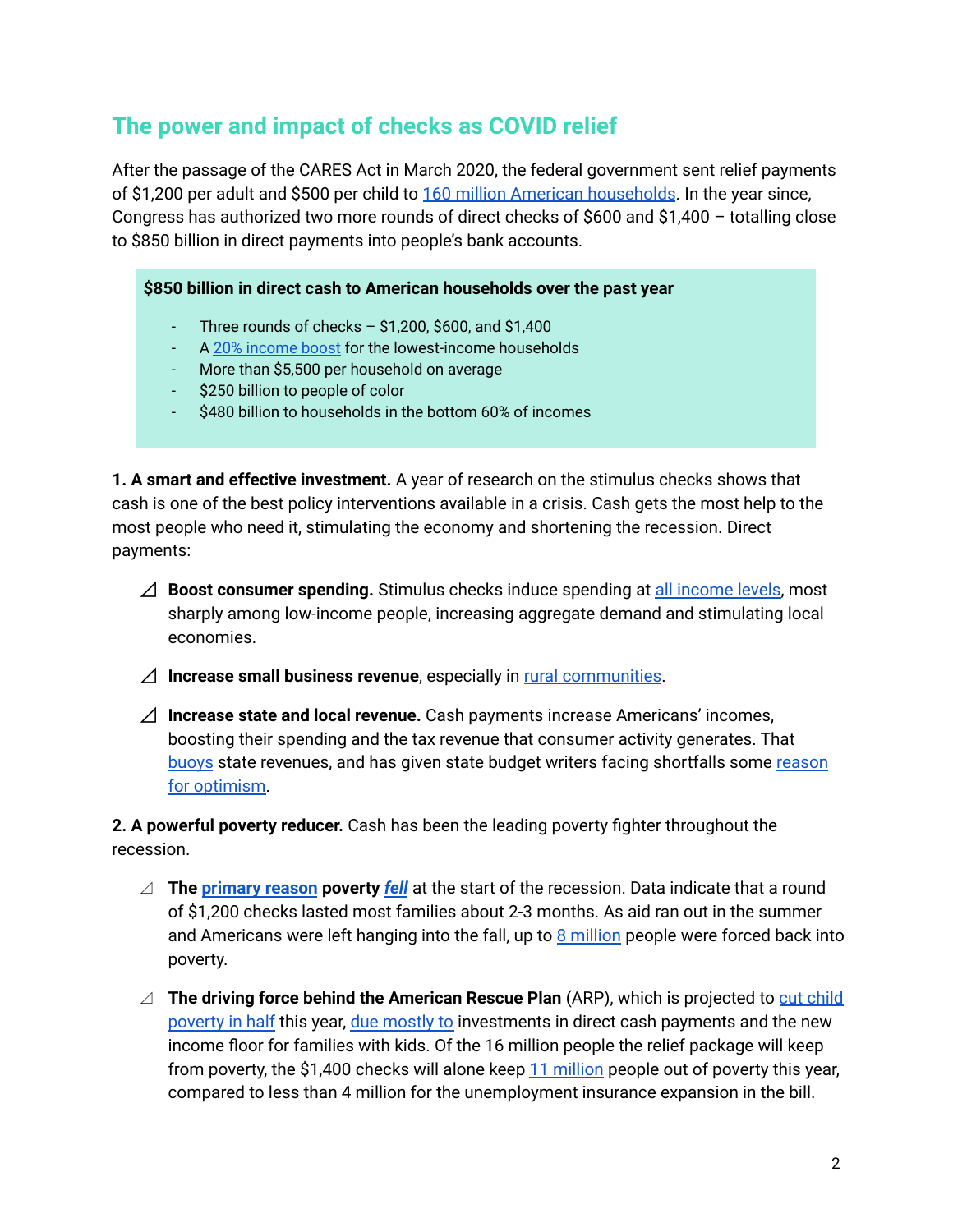◿ **A tool to eliminate poverty altogether.** A fourth and fifth check could keep an additional 12 [million](https://www.taxpolicycenter.org/publications/how-additional-cash-payments-would-reduce-poverty) out of poverty. Combined with the effects of the ARP, direct payments could reduce the number in poverty in 2021 from 44 million to 16 million.



Projected number in poverty after cash policies, 2021

**3. A winning political motivator.** Direct cash payments have received bipartisan support as lawmakers have negotiated COVID relief over the past year. Cash has been championed both by the former Republican president and President Biden, as well as members of Congress from both sides of the aisle. In the pivotal Georgia Senate election, direct checks were a deciding factor for many voters in the last days of the campaign, and were a contributing factor to delivering the Senate majority for Democrats.

**This was the year that cash broke through as smart policy and winning politics.**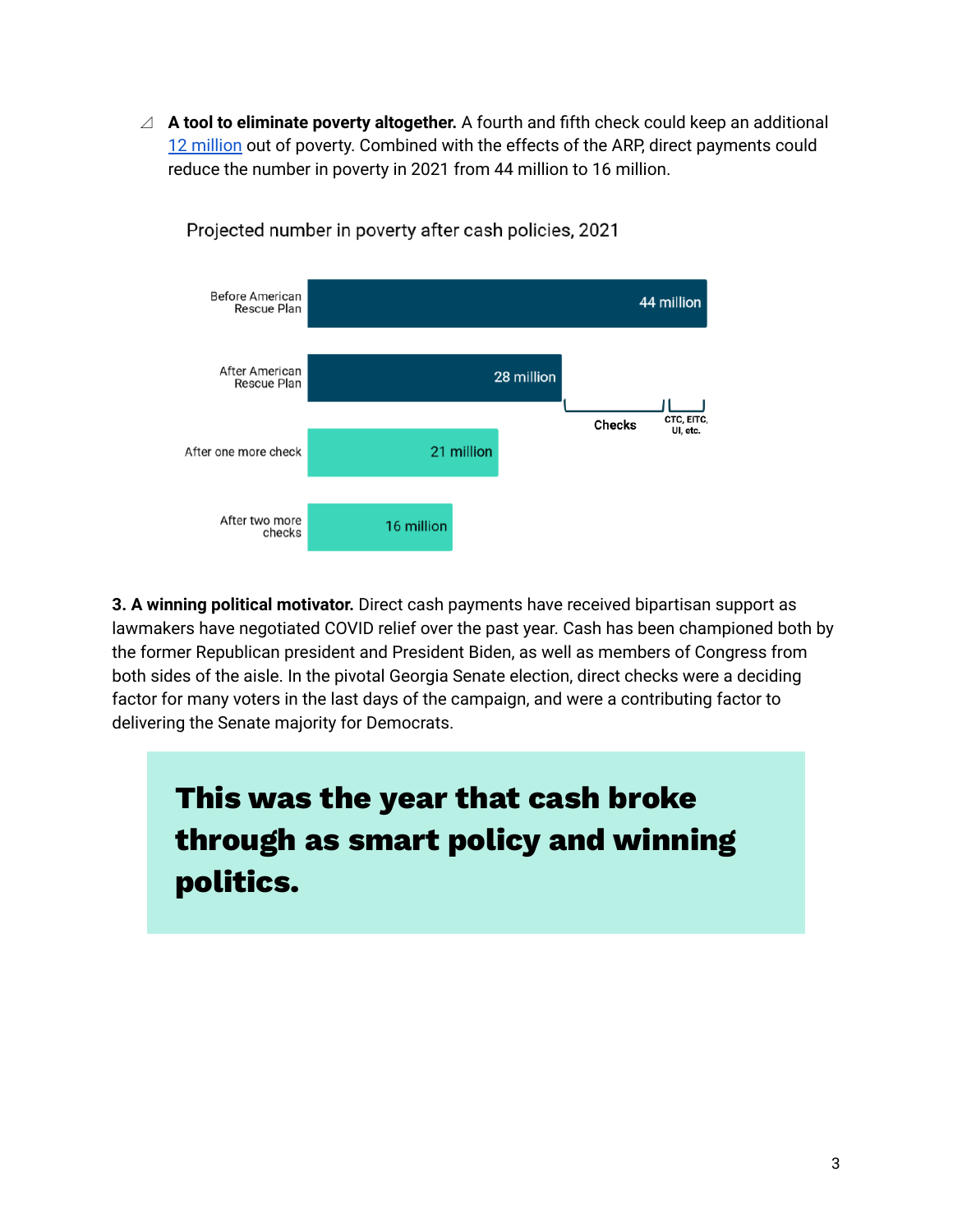## **The data: how Americans have used checks during the crisis**

**1. Cash is a simple solution that meets Americans where they are.** Every person has faced unique challenges related to the pandemic, so no single policy solution can deliver the help that everybody needs. But the data are clear: money gave people the flexibility to determine what they needed and how best to use it, and they spent their checks accordingly.

- ⊿ **Families who receive stimulus payments spend them overwhelmingly on [necessities](https://www.census.gov/programs-surveys/household-pulse-survey/data.html)** like food, household expenses, rent or mortgage payments, utility bills, or debt payments like credit cards, student loans, or car payments. Others spend in ways that help them preserve employment income, like fixing a car needed to get to work
- ⊿ **Cash provides relief to the millions of people left out of other aid programs like unemployment insurance and PPP**. [Only](https://www.census.gov/data/tables/2021/demo/hhp/hhp26.html) 36% of households earning under \$50,000 who have lost job income have received any unemployment benefits. Another recent study found that only 41% of the [unemployed](http://publish.illinois.edu/elizaforsythe/files/2021/03/Forsythe_UI_draft_march8_2021-1.pdf) had received benefits, and confirmed [previous](https://www.economicsecurityproject.org/emergencymoney/uipluschecks/) [research](https://www.economicsecurityproject.org/emergencymoney/uipluschecks/) that workers of color, especially Black workers, are substantially less likely to receive benefits compared to others. Similarly, difficulties in administering the Paycheck Protection Program (PPP) left many small business owners and [employees](https://economicsecproj.org/smallbizowners) reliant on stimulus checks to stay afloat.

#### **Experiences from across the U.S.**

"I'm still not working. I don't qualify for unemployment and my husband and I only live on his Social Security. We can make our mortgage, but not the utilities or food. The stimulus helps us pay our medical insurance and my insulin. A stimulus every month would help us greatly." **– Debra, Illinois**

"The stimulus and child tax credit will make sure our family can stay afloat in these tough times while not going into debt." **– Mike, Wisconsin**

"I lost my customer service job in May of 2020 and have been trying to make ends meet with unemployment and sporadic minimum wage jobs since then. This stimulus [check]bill will give me an immediate measure of stability and dignity as well as confidence in an economy that'll roar to life for working class folks like me in just a few short months." **– Vincent, Maryland**

**2. Low-income people need money and spend it more quickly than high-income households.** The research is consistent that lower-income people spend their stimulus checks quickly and on essentials.

⊿ **Low-income households are more likely to spend their stimulus money, while higher-income households are more likely to save it.** [Following](https://www.census.gov/data/tables/2020/demo/hhp/hhp7.html) the \$1,200 CARES Act checks, 8 in 10 households earning under \$50,000 mostly spent their checks, compared to a little over half of households earning more than \$100,000. Following the \$600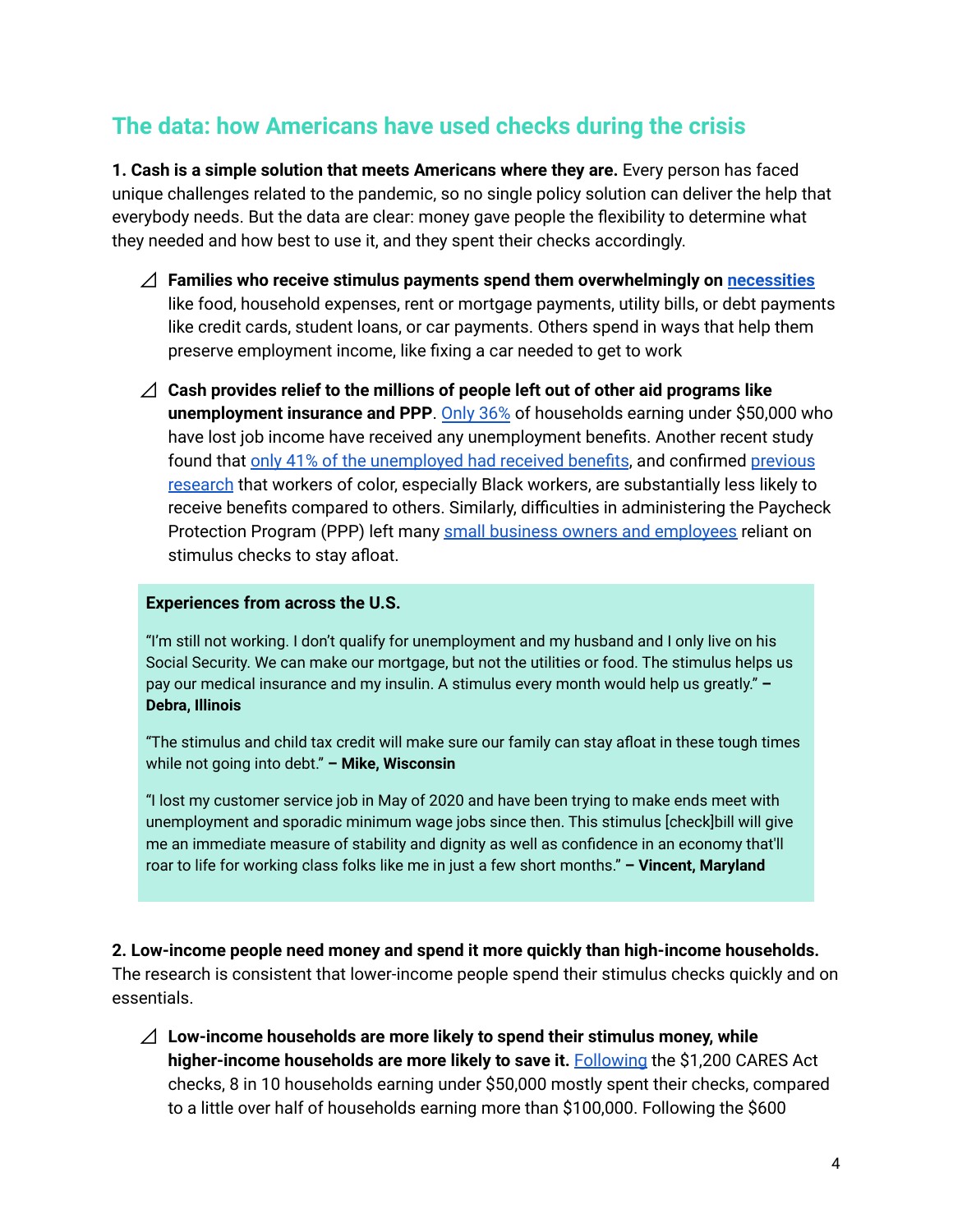checks in January, high-income households were almost [twice](https://www.census.gov/data/tables/2021/demo/hhp/hhp22.html) as likely to save their checks compared to low-income households.

- ⊿ **Checks help families with kids afford food immediately after receiving the money.** After most of the \$600 checks were delivered in early January, low-income families and Black and Latinx families with kids saw a [slight](https://www.census.gov/data/tables/2021/demo/hhp/hhp22.html) drop in food insecurity over the preceding week. The most recent [checks](https://www.census.gov/data/tables/2021/demo/hhp/hhp27.html) produced a similar drop: between the weeks before the checks went out to the weeks after, the share of families earning less than \$50,000 who didn't have enough to eat dropped from 27% to 21%. For Black and Latinx families, it dropped from 20% and 19%, respectively, to 15%.
- ⊿ **Checks help low-income families make the rent.** Before the \$600 checks were delivered in January, 19% of families earning under \$50,000 had no confidence in their ability to pay the next month's rent. That share has declined steadily since families received the \$600 [checks](https://www.census.gov/data/tables/2021/demo/hhp/hhp27.html) in January, and the most recent checks reduced that share even further to 12%.

#### **Proof of Concept: the** *Stockton Economic Empowerment Demonstration (SEED)*

In Stockton, CA, 125 residents were given \$500/month for 24 months. [Researchers](https://www.stocktondemonstration.org/) found that a monthly cash boost helped with:

- **Cash flow,** reducing month-to-month fluctuations in income and making it easier to meet unexpected expenses;
- **Good jobs,** helping recipients find more and better full-time work (contrary to fears that cash supports might make people work less);
- **Health and wellbeing,** making recipients healthier, less depressed, and less anxious; and
- **Quality of life and dignity,** creating more opportunities for self-determination, choice, goal-setting, and risk-taking.

**3. Direct cash paid on a regular basis can help Americans avoid high-interest debt like credit cards and payday loans.** As the pandemic has gone on, the number of people using checks to pay off debt instead of spending them on meeting basic needs has [shot](https://equitablegrowth.org/what-the-u-s-census-household-pulse-survey-reveals-about-the-first-year-of-the-coronavirus-recession-in-six-charts/) up  $-$  especially among low-income people. This likely demonstrates that these families are taking on credit card and other risky debt in order to meet basic needs in between the relief payments.

- ⊿ **Early in the pandemic, most spent their checks on essentials.** When the first round of \$1,200 CARES Act checks were sent in April 2020, 70% of [families](https://www.census.gov/data/tables/2020/demo/hhp/hhp7.html) mostly spent their checks, and only 14% used them to pay down debt – mostly higher-income households who used the money to pay down credit cards, student loans, or other debt.
- ⊿ **As the crisis lengthened, people were forced into debt to meet basic needs when checks ran out.** After the \$600 checks went out in January, only about 22% of families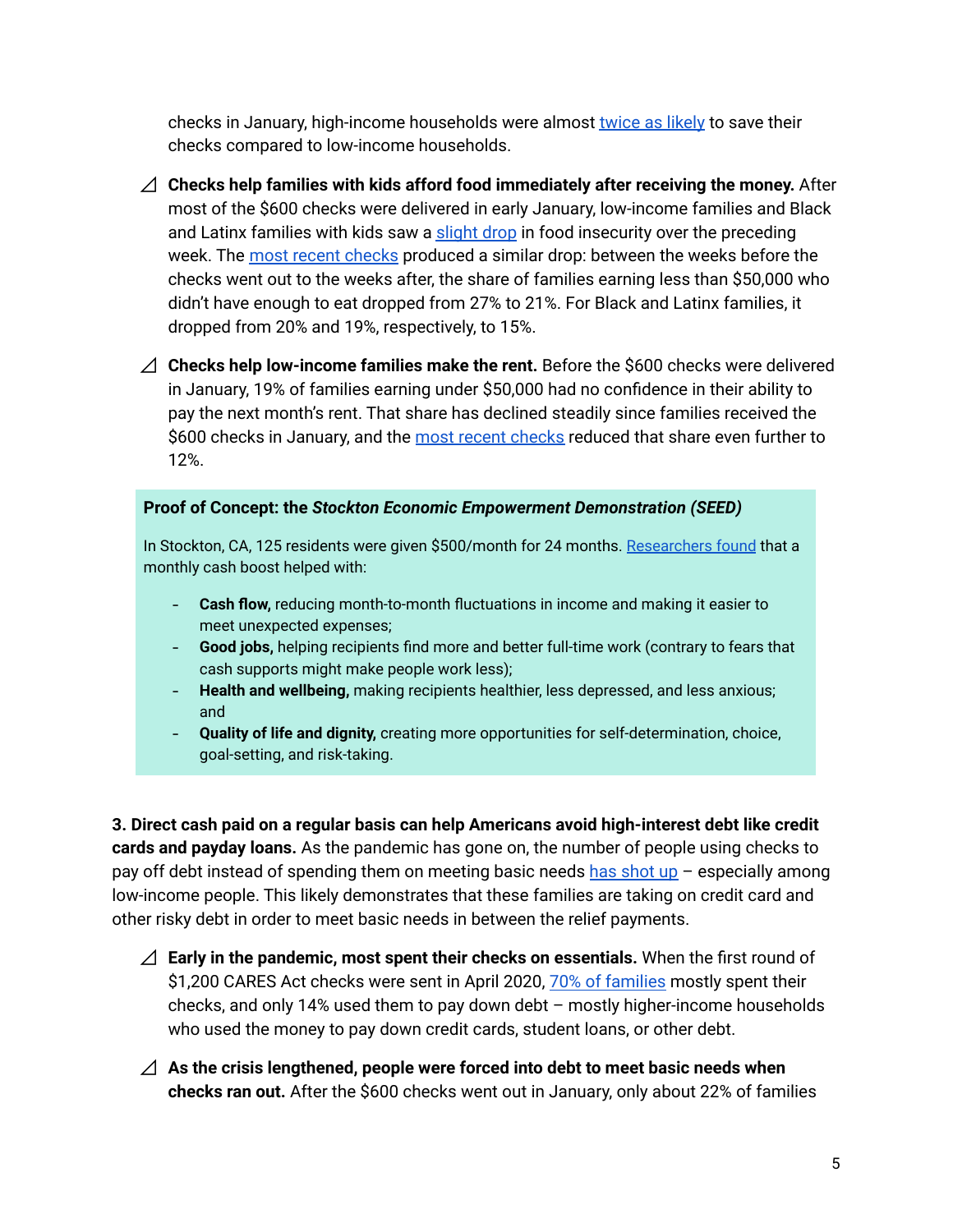said they mostly spent them; another 26% mostly saved them; and [more](https://www.census.gov/data/tables/2021/demo/hhp/hhp22.html) than half of families across the income spectrum used their checks to pay off debt. Low-income families were significantly more likely to use the money to pay off debt (60% of families earning under \$50,000 vs. 40% of those earning \$100,000 or more).

⊿ **With this latest round of checks, the trend from January continues.** Across the income spectrum, half of [recipients](https://www.census.gov/data/tables/2021/demo/hhp/hhp27.html) used it to pay off debt. But lower-income families were more likely to pay down debt, while higher-income families were more likely to save their checks. Among families earning under \$50,000, 56% mostly used the check to pay down debt, 26% mostly saved it, and 18% mostly spent it. Among families earning over \$100,000, 38% mostly paid down debt, 39% mostly saved it, and 23% mostly spent it.

## **A critical tool for a race-equitable recovery**

By almost any measure, Black, Latinx, and Native Americans have been the hardest by this recession. The only way to avoid the mistakes made during the Great Recession and drive a real recovery that reaches everyone is to ensure that a person's race or ethnicity doesn't determine their chance at getting back on their feet. Cash is one of the only relief policies that has the potential to narrow the imbalances in poverty and income that decades of systemic racism have created.

- ⊿ **Black and Latinx households are experiencing more hardship compared to others,** including higher levels of food [insecurity](https://www.brookings.edu/blog/up-front/2020/07/09/about-14-million-children-in-the-us-are-not-getting-enough-to-eat/), COVID-related [mortality,](https://www.brookings.edu/research/racial-economic-inequality-amid-the-covid-19-crisis/) and [business](https://www.newyorkfed.org/medialibrary/media/smallbusiness/DoubleJeopardy_COVID19andBlackOwnedBusinesses) [closures.](https://www.newyorkfed.org/medialibrary/media/smallbusiness/DoubleJeopardy_COVID19andBlackOwnedBusinesses)
- ⊿ **Unemployment has remained stubbornly high for workers of color, especially Black workers.** While the overall [unemployment](https://fred.stlouisfed.org/series/UNRATE) rate has now dropped to 6%, [Black](https://fred.stlouisfed.org/graph/?g=houW) [unemployment](https://fred.stlouisfed.org/graph/?g=houW) is still higher than any other racial or ethnic group at 9.6%. White unemployment has dropped to 5.4% – lower than Black unemployment was before the pandemic.
- ⊿ **During the pandemic, people of color have consistently had a harder time meeting basic expenses compared to white people.** [Two-thirds](https://www.census.gov/data/tables/2021/demo/hhp/hhp27.html) of Black and Latinx households had difficulty meeting basic expenses in the past week, compared to fewer than half of white households.
- ⊿ **Checks, especially targeted to those who need them most, have outsized impacts in communities of color.** According to analysis by ITEP, a round of checks [tailored](https://economicsecproj.org/whytargeted) to reach families earning under [\\$100,000](https://economicsecproj.org/whytargeted) would:
	- Cover 75% of Black and Latinx families;
	- Give Black and Latinx families about double the income boost as white families, helping close the racial income gap; and
	- Dedicate 41% of total benefits to families of color, who make up 33% of tax filers.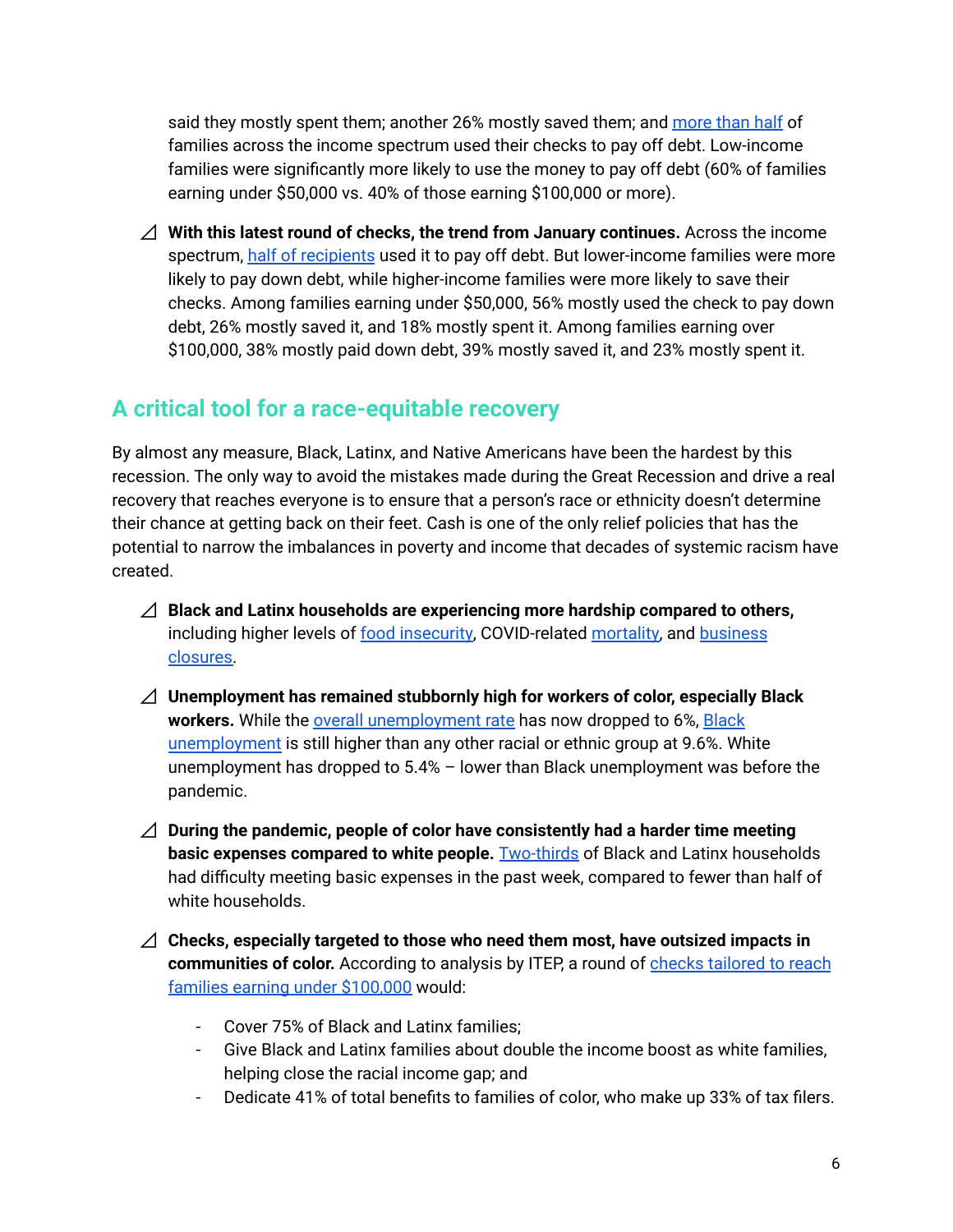⊿ **Other cash supports, like transforming the CTC into an income floor for families with children, disproportionately benefit Black and Latinx [children](https://www.cbpp.org/research/federal-tax/house-covid-relief-bill-includes-critical-expansions-of-child-tax-credit-and)**, who were most negatively affected by the previous exclusion of very low-income families.

## **Other cash supports will build on the success of checks**

In addition to direct stimulus checks, over the last year Congress has authorized historic expansions of successful existing cash policies. Through the American Rescue Plan, Congress expanded the Child Tax Credit and made it monthly, creating an income floor for caregivers and families with kids. And it strengthened the Earned Income Tax Credit, extending to workers age 19 and up and tripling the size of the credit for workers not raising children at home. But these expansions are only temporary and should be made permanent. These cash supports, like direct checks, are incredibly powerful tools that target those who need the most help and provide the kind of support that everybody can put to good use.

# **To ensure a full recovery that reaches everyone, we need to continue cash relief**

This has been called the most unequal [recession](https://www.washingtonpost.com/graphics/2020/business/coronavirus-recession-equality/) in history. Low-income workers, disproportionately Black and Latinx, have lost more jobs and income, and their jobs have been slower to return. Millions of jobs haven't come back at all, and one in [four](https://www.epi.org/chart/unemployed-jobs-day-workers-are-experiencing-longer-and-longer-periods-of-unemployment-number-of-workers-at-each-level-of-unemployment-duration-by-month-february-2020-march-2021/) unemployed workers has now been out of a job for more than a year.

- ⊿ **During the pandemic, low-income people have consistently had a harder time meeting regular expenses than higher-income people and white people.** Even as unemployment is falling and many policymakers are expressing optimism that the broader economy is out of the woods, nearly 3 [in](https://www.census.gov/data/tables/2021/demo/hhp/hhp27.html) 4 households earning under \$50,000 had difficulty meeting basic expenses in the past week, compared to 27% of households earning \$100,000 or more.
- ⊿ **Low-income workers are still experiencing historically high levels of unemployment.** Workers who had been in the bottom 25% of earners faced an unemployment rate of around 22% in February, compared with the overall rate of 6.2%, according to a recent [speech](https://www.washingtonpost.com/business/2021/03/30/fed-inflation-bad-economy-low-wage/) by Federal Reserve Governor Lael Brainard.
- ⊿ **Recent polling suggests the \$1,400 checks will only last people a few months.** When asked how long a \$1,400 check would last them, one in [four](https://economicsecproj.org/stimulus_checks_spending) said only a week or two, and nearly 60% said it would last them three months or less. Three in ten Black respondents said the check would only last them a week or two.

Cash has been a lifeline for Americans during this crisis, and will continue to be as long as the crisis continues. But the work ahead is ensuring that the most unequal recession in modern history isn't followed by the most unequal recovery. Going forward, policymakers must prioritize